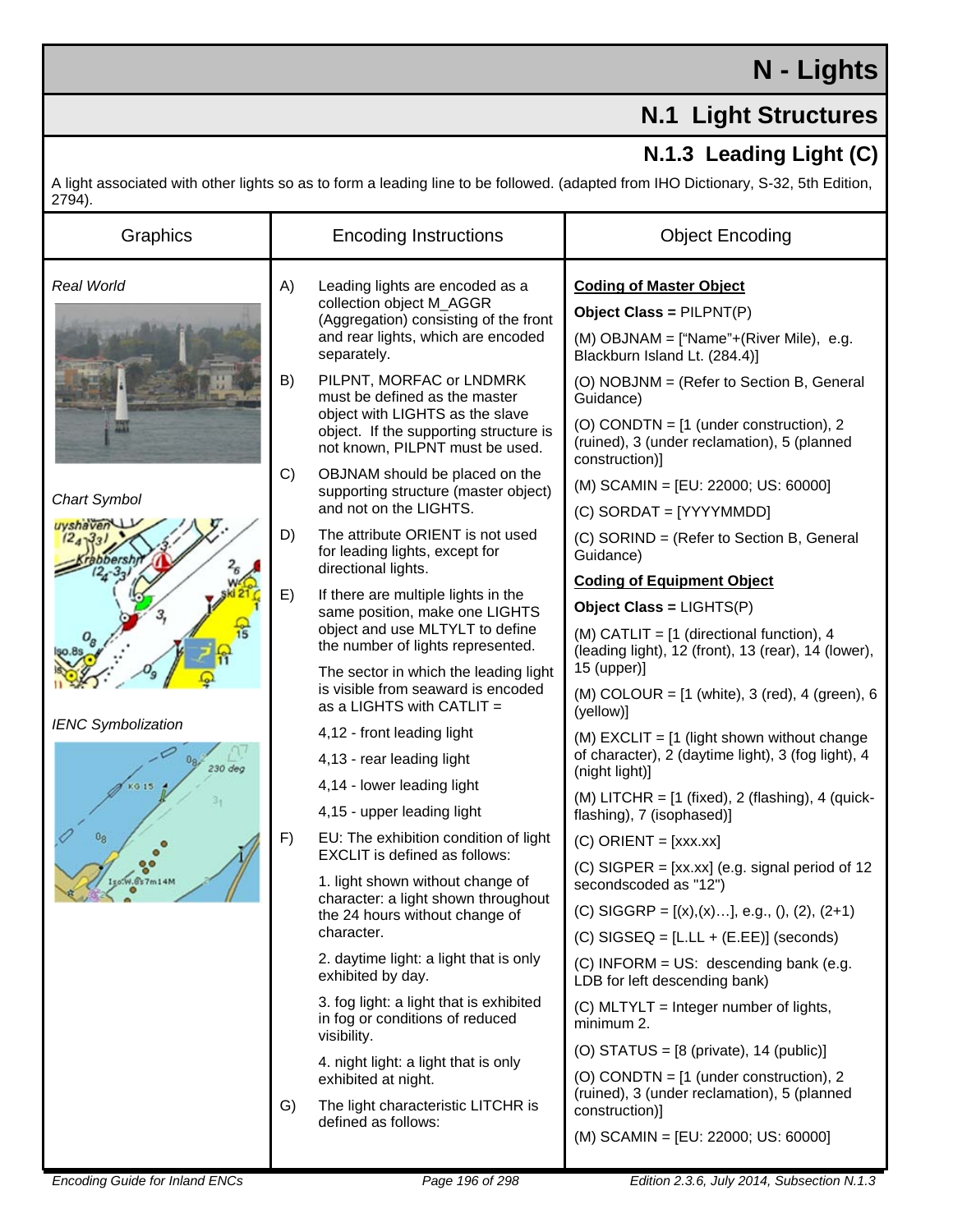|  | 1. fixed: a signal light that shows<br>continuously, in any given direction,<br>with constant luminous intensity and<br>colour                                                        | $(C)$ SORDAT = [YYYYMMDD]<br>(C) SORIND = (Refer to Section B, General<br>Guidance)                      |
|--|---------------------------------------------------------------------------------------------------------------------------------------------------------------------------------------|----------------------------------------------------------------------------------------------------------|
|  | 2. flashing: a rhythmic light in which<br>the total duration of light in a period                                                                                                     | <b>Object Encoding</b><br>Object Class = NAVLNE(L)                                                       |
|  | is clearly shorter than the total<br>duration of darkness and all the<br>appearances of light are of equal<br>duration                                                                | (M) CATNAV = $[1$ (clearing line), 2 (transit<br>line), 3 (leading line bearing a recommended<br>track)] |
|  | 3. long-flashing: a flashing light in<br>which a single flash of not less than<br>two seconds duration is regularly<br>repeated                                                       | (M) ORIENT = [xxx or (UNKNOWN)] (degree<br>$(°)$ , e.g., 110                                             |
|  |                                                                                                                                                                                       | (M) SCAMIN = [EU: 22000; US: 60000]                                                                      |
|  | 4. quick-flashing: a light exhibiting                                                                                                                                                 | (C) SORDAT = [YYYYMMDD]                                                                                  |
|  | without interruption very rapid<br>regular alternations of light and                                                                                                                  | (C) SORIND = (Refer to Section B, General<br>Guidance)                                                   |
|  | darkness                                                                                                                                                                              | <b>Object Encoding</b>                                                                                   |
|  | 5. very quick flashing: a flashing<br>light in which flashes are repeated                                                                                                             | Object Class = RECTRC(L)                                                                                 |
|  | at a rate of not less than 80 flashes<br>per minute but less than 160 flashes                                                                                                         | (M) CATTRK = $[1$ (based on a system of fixed<br>marks)]                                                 |
|  | per minute<br>6. ultra quick flashing: a flashing                                                                                                                                     | (O) DRVAL1 = $[sxx.x]$ (s: sign, negative<br>values only)                                                |
|  | light in which flashes are repeated<br>at a rate of not less than 160                                                                                                                 | (O) DRVAL2 = $[xx.x]$                                                                                    |
|  | flashes per minute                                                                                                                                                                    | $(M)$ ORIENT = [xx.x]                                                                                    |
|  | 7. isophased: a light with all<br>durations of light and darkness                                                                                                                     | (M) TRAFIC = $[1 \text{ (inbound)}$ , 2 (outbound), 3<br>$(one-way), 4 (two-way)$                        |
|  | equal                                                                                                                                                                                 | (M) SCAMIN = [EU: 22000; US: 60000]                                                                      |
|  | 8. occulting: a rhythmic light in<br>which the total duration of light in a                                                                                                           | (C) SORDAT = [YYYYMMDD]                                                                                  |
|  | period is clearly longer than the total<br>duration of darkness and all the<br>eclipses are of equal duration                                                                         | (C) SORIND = (Refer to Section B, General<br>Guidance)                                                   |
|  | 9. interrupted quick flashing: a quick<br>light in which the sequence of<br>flashes is interrupted by regularly<br>repeated eclipses of constant and<br>long duration                 |                                                                                                          |
|  | 10. interrupted very quick flashing: a<br>light in which the very rapid<br>alterations of light and darkness are<br>interrupted at regular intervals by<br>eclipses of long duration  |                                                                                                          |
|  | 11. interrupted ultra quick flashing:<br>a light in which the ultra quick<br>flashes (160 or more per minute)<br>are interrupted at regular intervals<br>by eclipses of long duration |                                                                                                          |
|  | 12. morse: a rhythmic light in which<br>appearances of light of two clearly<br>different durations are grouped to<br>represent a character or characters<br>in the Morse code         |                                                                                                          |
|  | 28. alternating: a signal light that<br>shows, in any given direction, two or                                                                                                         |                                                                                                          |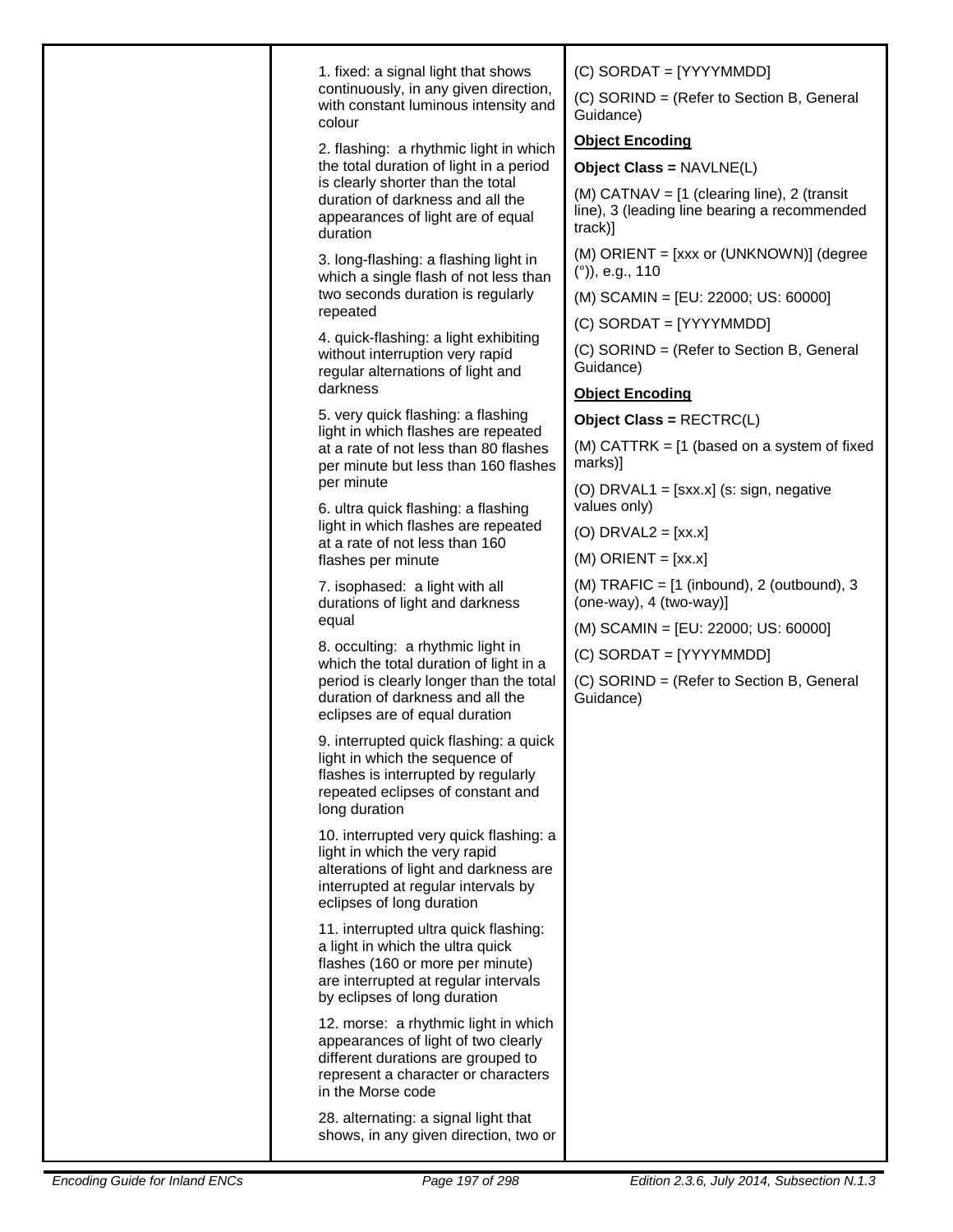| more colours in a regularly repeated<br>sequence with a regular periodicity<br>The signal period SIGPER is the<br>H)<br>time occupied by an entire cycle of<br>intervals of light and eclipse.<br>$\vert$<br>The signal group SIGGRP is the<br>number of signals, the combination<br>of signals or the morse character(s)<br>within one period of full sequence.<br>The signal group of a light is<br>encoded using brackets to separate<br>the individual groups. A group of<br>signals may be a single number, a<br>chain of numbers separated by "+",<br>a sequence of up to 4 letters or a<br>letter and a number. A fixed light<br>has no signal group. Where no<br>specific signal group is given for<br>one of the light characteristics, this<br>should be shown by an empty pair<br>of brackets.<br>J)<br>The sequence of times occupied by<br>intervals of light and eclipse is<br>encoded in SIGSEQ. Example:<br>"00.8+ $(02.2)$ +00.8+ $(05.2)$ " encodes<br>a signal sequence with two intervals<br>of light and two intervals of eclipse.<br>K)<br>Navigation line of the leading line is<br>encoded as a line object class<br>NAVLNE (Navigation line) with<br>attribute ORIENT (Orientation) set<br>to the direction of the navigation line<br>and attribute CATNAV set to 3<br>(leading line bearing a<br>recommended track). The running<br>part of the leading line is encoded<br>as a line object class RECTRC<br>(Recommended track) with attribute<br>ORIENT (Orientation) set to the<br>direction of the recommended track.<br>The line objects RECTRC and<br>NAVLNE are als components of the<br>meta object M_AGGR.<br>L)<br>The extent of the navigation line<br>depends on the visibility of the<br>navigational aid(s).<br>M)<br>The recommended track is that<br>portion of a 'navigation line' that a<br>ship should use for navigation.<br>ORIENT is the direction from the<br>N)<br>waterside towards the lights or<br>beacons.<br>O)<br>Official aids to navigation shall be<br>encoded. |  |  |
|---------------------------------------------------------------------------------------------------------------------------------------------------------------------------------------------------------------------------------------------------------------------------------------------------------------------------------------------------------------------------------------------------------------------------------------------------------------------------------------------------------------------------------------------------------------------------------------------------------------------------------------------------------------------------------------------------------------------------------------------------------------------------------------------------------------------------------------------------------------------------------------------------------------------------------------------------------------------------------------------------------------------------------------------------------------------------------------------------------------------------------------------------------------------------------------------------------------------------------------------------------------------------------------------------------------------------------------------------------------------------------------------------------------------------------------------------------------------------------------------------------------------------------------------------------------------------------------------------------------------------------------------------------------------------------------------------------------------------------------------------------------------------------------------------------------------------------------------------------------------------------------------------------------------------------------------------------------------------------------------------------------------------|--|--|
|                                                                                                                                                                                                                                                                                                                                                                                                                                                                                                                                                                                                                                                                                                                                                                                                                                                                                                                                                                                                                                                                                                                                                                                                                                                                                                                                                                                                                                                                                                                                                                                                                                                                                                                                                                                                                                                                                                                                                                                                                           |  |  |
|                                                                                                                                                                                                                                                                                                                                                                                                                                                                                                                                                                                                                                                                                                                                                                                                                                                                                                                                                                                                                                                                                                                                                                                                                                                                                                                                                                                                                                                                                                                                                                                                                                                                                                                                                                                                                                                                                                                                                                                                                           |  |  |
|                                                                                                                                                                                                                                                                                                                                                                                                                                                                                                                                                                                                                                                                                                                                                                                                                                                                                                                                                                                                                                                                                                                                                                                                                                                                                                                                                                                                                                                                                                                                                                                                                                                                                                                                                                                                                                                                                                                                                                                                                           |  |  |
|                                                                                                                                                                                                                                                                                                                                                                                                                                                                                                                                                                                                                                                                                                                                                                                                                                                                                                                                                                                                                                                                                                                                                                                                                                                                                                                                                                                                                                                                                                                                                                                                                                                                                                                                                                                                                                                                                                                                                                                                                           |  |  |
|                                                                                                                                                                                                                                                                                                                                                                                                                                                                                                                                                                                                                                                                                                                                                                                                                                                                                                                                                                                                                                                                                                                                                                                                                                                                                                                                                                                                                                                                                                                                                                                                                                                                                                                                                                                                                                                                                                                                                                                                                           |  |  |
|                                                                                                                                                                                                                                                                                                                                                                                                                                                                                                                                                                                                                                                                                                                                                                                                                                                                                                                                                                                                                                                                                                                                                                                                                                                                                                                                                                                                                                                                                                                                                                                                                                                                                                                                                                                                                                                                                                                                                                                                                           |  |  |
|                                                                                                                                                                                                                                                                                                                                                                                                                                                                                                                                                                                                                                                                                                                                                                                                                                                                                                                                                                                                                                                                                                                                                                                                                                                                                                                                                                                                                                                                                                                                                                                                                                                                                                                                                                                                                                                                                                                                                                                                                           |  |  |
|                                                                                                                                                                                                                                                                                                                                                                                                                                                                                                                                                                                                                                                                                                                                                                                                                                                                                                                                                                                                                                                                                                                                                                                                                                                                                                                                                                                                                                                                                                                                                                                                                                                                                                                                                                                                                                                                                                                                                                                                                           |  |  |
|                                                                                                                                                                                                                                                                                                                                                                                                                                                                                                                                                                                                                                                                                                                                                                                                                                                                                                                                                                                                                                                                                                                                                                                                                                                                                                                                                                                                                                                                                                                                                                                                                                                                                                                                                                                                                                                                                                                                                                                                                           |  |  |